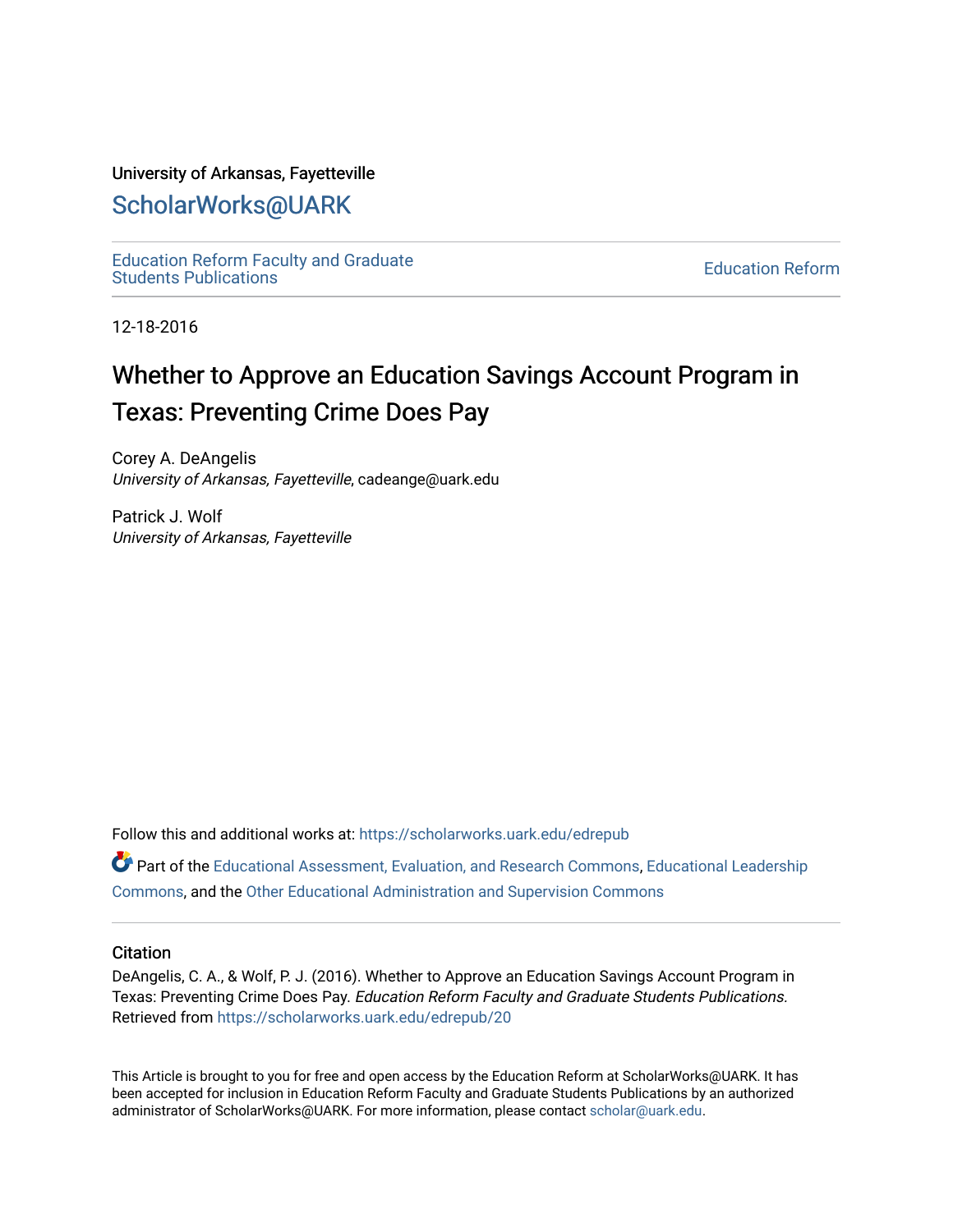

**College of Education & Health Professions** Education Reform

# **WORKING PAPER SERIES**

## **Whether to Approve an Education Savings Account Program in Texas: Preventing Crime Does Pay**

Corey A. DeAngelis

Patrick J. Wolf, Ph.D.

December 18, 2016

EDRE Working Paper 2016-20

The University of Arkansas, Department of Education Reform (EDRE) working paper series is intended to widely disseminate and make easily accessible the results of EDRE faculty and students' latest findings. The Working Papers in this series have not undergone peer review or been edited by the University of Arkansas. The working papers are widely available, to encourage discussion and input from the research community before publication in a formal, peer reviewed journal. Unless otherwise indicated, working papers can be cited without permission of the author so long as the source is clearly referred to as an EDRE working paper.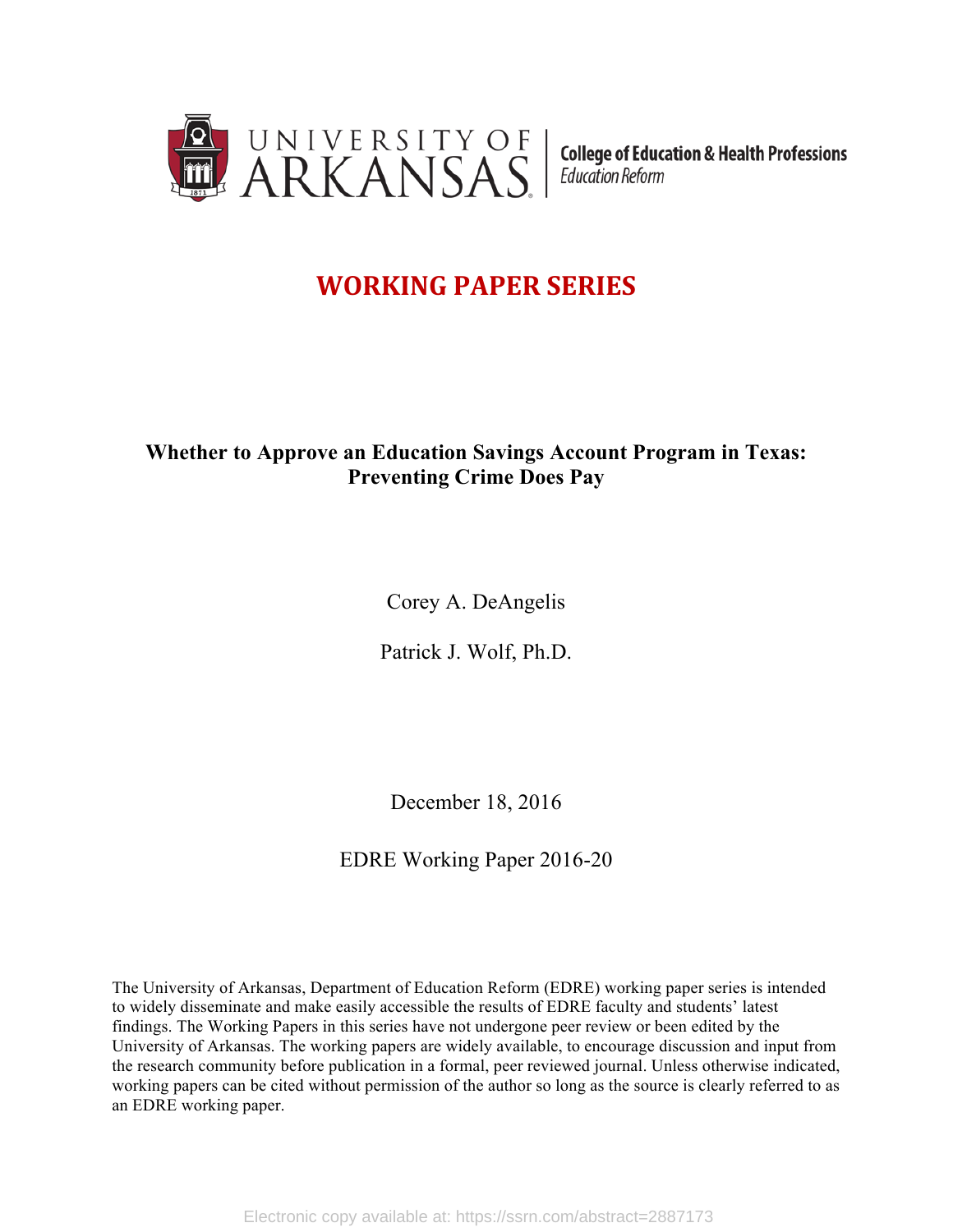## **WHETHER TO APPROVE AN EDUCATION SAVINGS ACCOUNT PROGRAM IN TEXAS: PREVENTING CRIME DOES PAY**

Corey A. DeAngelis Department of Education Reform, University of Arkansas cadeange@uark.edu

Patrick J. Wolf, Ph.D. Department of Education Reform, University of Arkansas pwolf@uark.edu

December 18, 2016

#### **Acknowledgements**

The content of the report is solely the responsibility of the authors and does not necessarily represent the views of the University of Arkansas. Corresponding author is Corey A. DeAngelis, cadeange@email.uark.edu.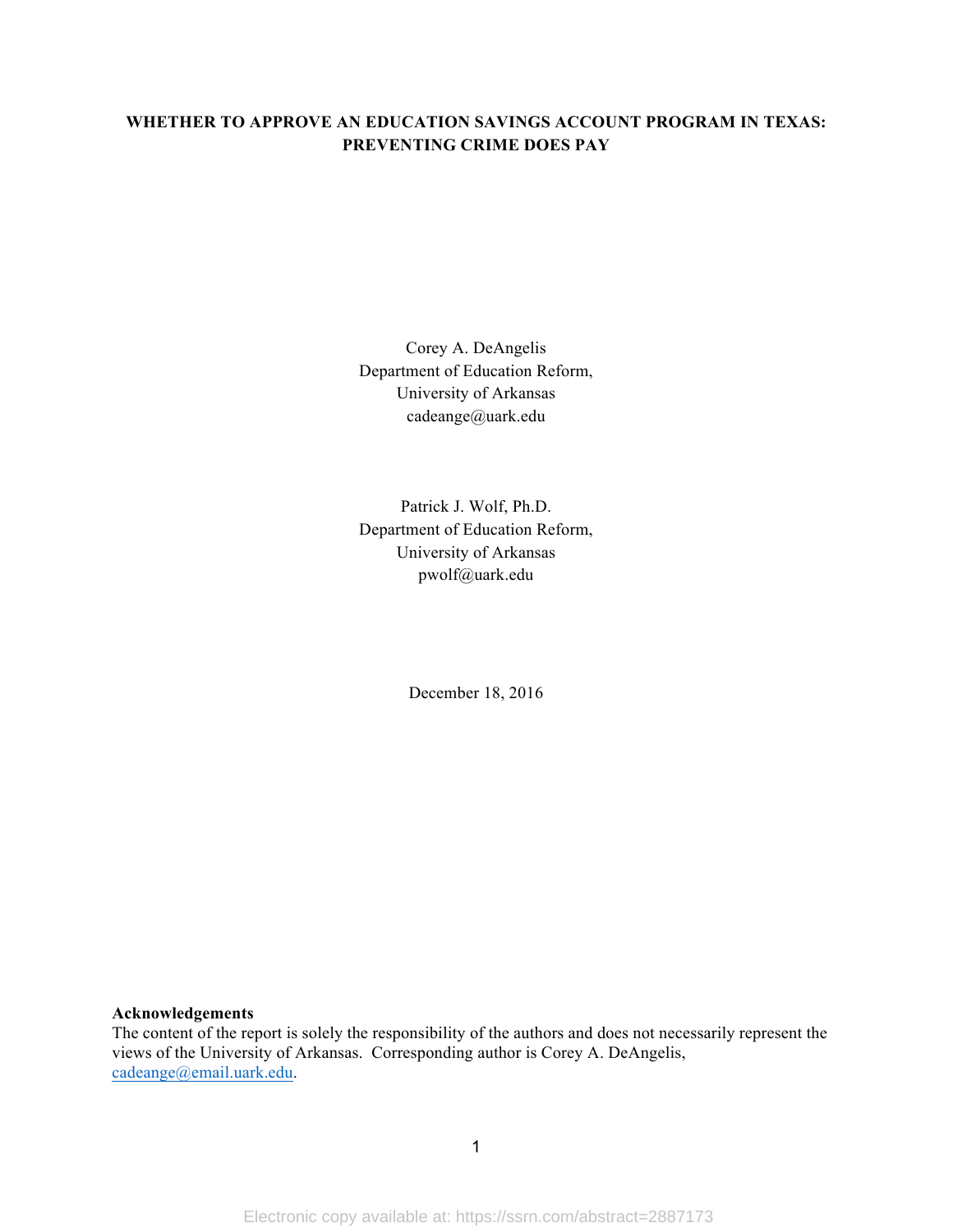#### **Abstract**

Decision-makers in Texas have proposed an Education Savings Account (ESA) that would allow all families to take a fraction of their public education financing to a school of their choice. If the ESA funding amount exceeds the school tuition level, families would be able to use these funds for other educational expenses such as tutoring, textbooks, educational therapy, online learning, and college costs. While this is may be viewed as obvious benefits to individual children and their families, the impacts on society overall are less clear.

We estimate the impact of the proposed ESA on criminality from 2016 to 2035. We use crime reduction estimates from our previous study of the impact of the longest-standing private school voucher program in the United States, along with existing estimates of the social costs of misdemeanors and felonies, in order to monetize and forecast impacts for the ESA in Texas. We find that a universally-accessible ESA could have large benefits to the state of Texas through reduced crime over the first 20 years of the program. Specifically, we estimate that the first cohort of high school students to experience four years of a universal ESA program in Texas would produce 749 fewer felonies and misdemeanors by the time they become 22 years old, resulting in about \$7 million in benefits to society by 2025. The cumulative social benefits would amount to \$74 million by the end of 2030 and \$194 million by the end of 2035.

*Keywords:* education savings account, school choice, education reform, crime prevention, program evaluation, civic education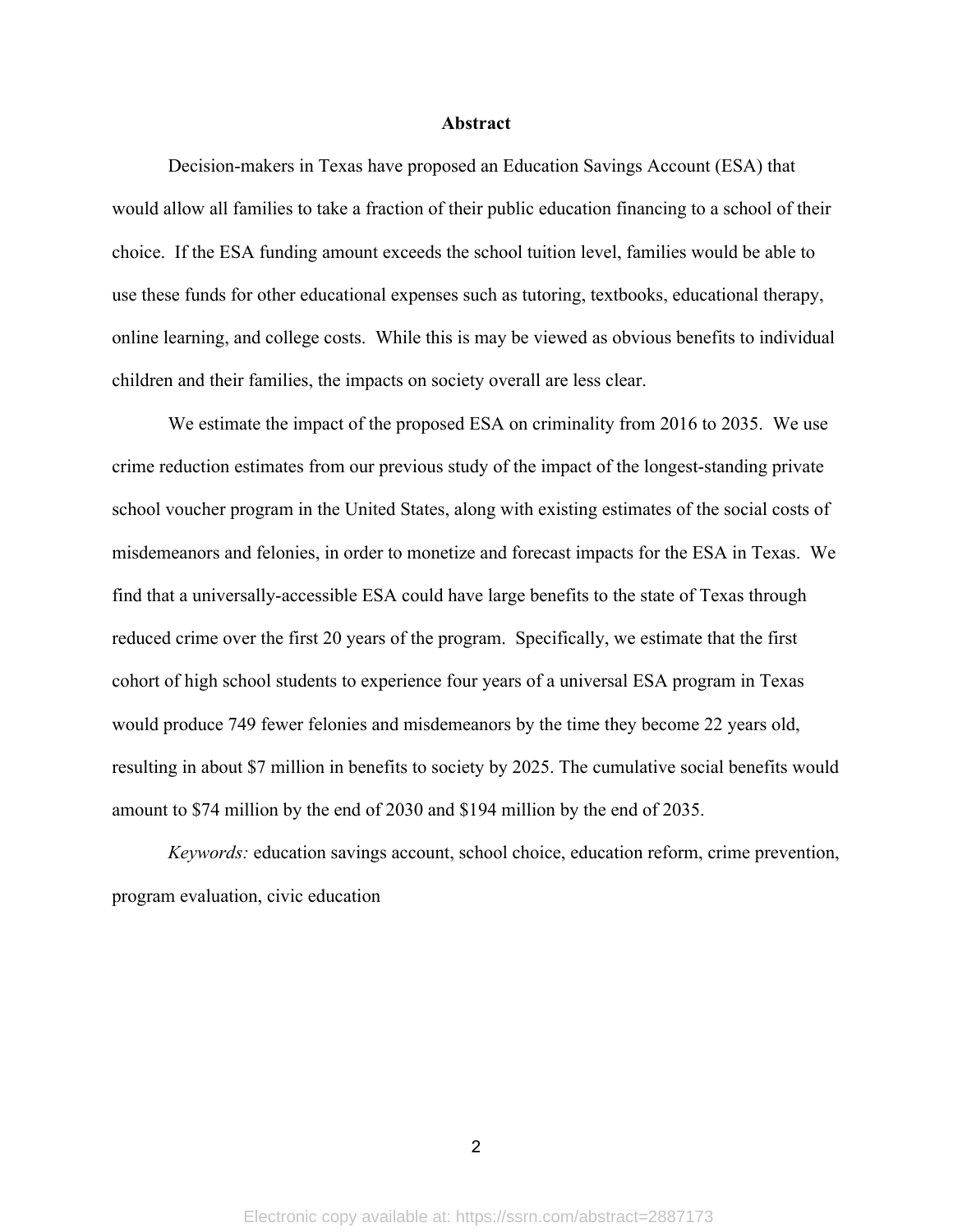#### **Introduction**

School choice takes various forms in the U.S. and abroad. Tuition-free public school choice options include charter schools, magnet schools and access to particular traditional public schools through residential choice. Private school choice options are available in over half the U.S. states and over a dozen countries through vouchers, tax-credit scholarships, individual tax credits/deductions and education savings accounts (ESAs).

ESAs have been enacted in five states in the U.S.: Arizona in 2011, Florida in 2014, and Mississippi, Nevada, and Tennessee in 2015. Policy makers in Texas have proposed a universal ESA which would place all children's public education funding into savings accounts to be used by parents solely for the child's educational expenditures (Huffines and Colyandro, 2016; Grusendorf and Scherer, 2016). Approved uses of these funds include private school tuition and fees, online learning, tutoring services, and higher education expenses. By permitting parents to customize their child's education, ESAs are expected to increase the educational outcomes of students. Since a better education enhances the social and citizenship skills of students, it could decrease their likelihood of committing crimes. Research finds that school choice programs such as these actually reduce the incidences of criminal behavior in young adults (DeAngelis and Wolf, 2016; Deming, 2011; Dills & Hernández-Julián, 2011).

While the overall crime rate recently has dropped in Texas (McCullough, 2016), the state still hovers around the top 20 percent in the country in property crimes per capita and the top 30 percent in violent crimes per capita (Compare 50).Texas' average rank was 6th for property crimes per capita and 13th for violent crimes per capita during the period 2000 to 2014.

In this study, we use results from existing research to estimate the impact of a universal ESA on criminal activity in Texas. Drawing upon our study of the crime reduction effects of the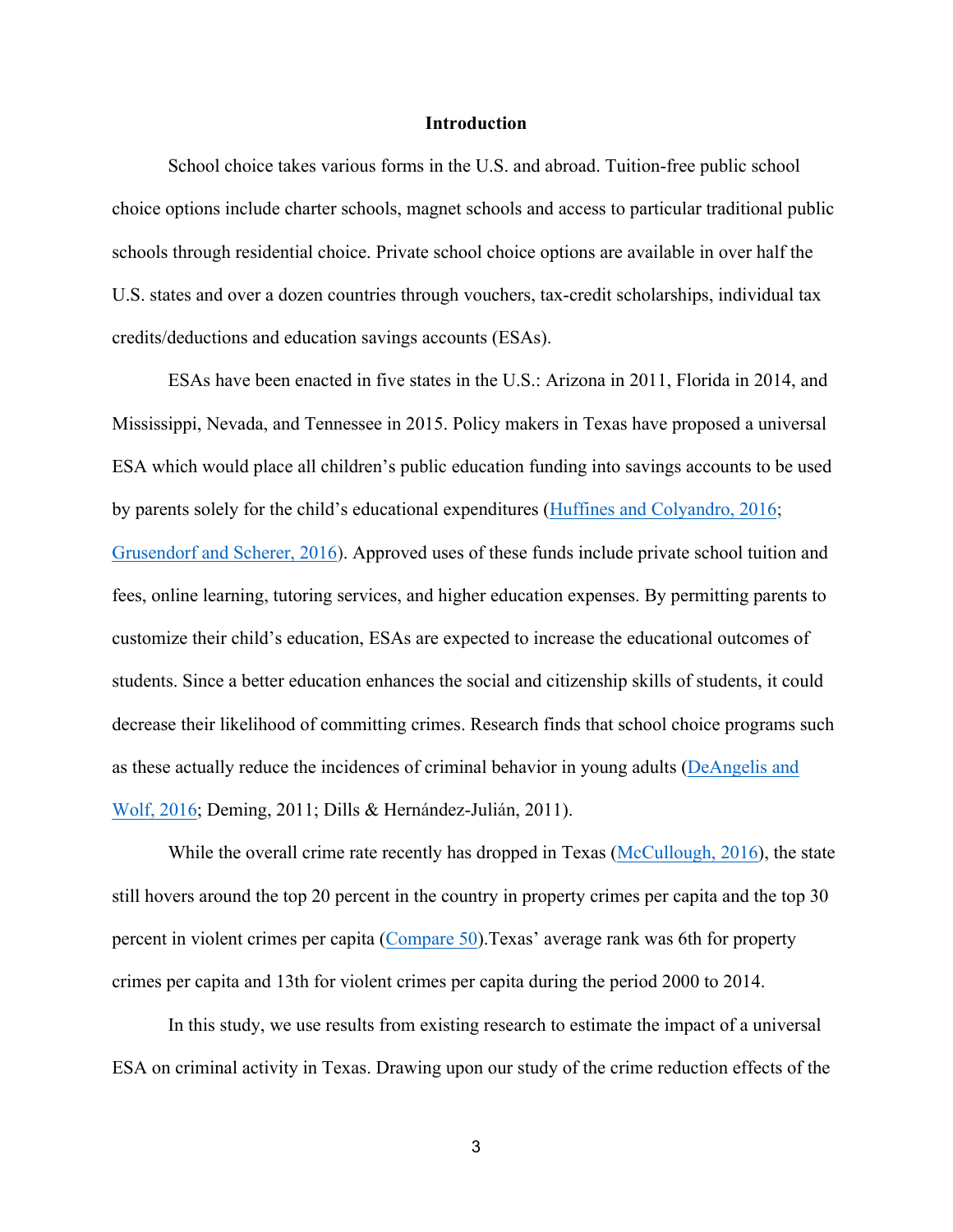Milwaukee Parental Choice Program (DeAngelis and Wolf, 2016), we forecast that a universal ESA in Texas could reduce the number of felonies and misdemeanors committed by the K-12 students enrolled in the program in the first year by around 749 by the time they are 22-25 years old. This reduction in crime would decrease social costs by almost \$7 million.<sup>1</sup> These benefits would grow dramatically over the first five and ten years of the program.

#### **Background**

There is an abundance of research on school choice programs around the world. Most studies focus on how choice affects standardized test scores, high school graduation, and college enrollment. Shakeel, Anderson, and Wolf (2016) conducted a meta-analysis of the test score impacts of school voucher programs across the globe and found overall statistically significant positive results, especially after three or more years of the program.

Only a few studies have examined the intersection between school choice programs and crime. David Deming (2011) compared the adult criminal activity of winners and losers of the 2002 charter school admissions lottery in Charlotte-Mecklenburg County, North Carolina. He found a large reduction in criminal activity of about 50 percent for a high-risk group of male students if they gained access to charter schools. Dills and Hernández-Julián (2011) examined how parents' ability to select their child's public school by moving, generally called "residential school choice," influenced criminal activity. They found that a moderately large increase in residential school choice was associated with a 40 percent decrease in juvenile crime.

We evaluated the effects of the oldest urban school voucher program, the Milwaukee Parental Choice Program (MPCP), on crime (DeAngelis and Wolf, 2016). We took 1,089 MPCP students who were in either 8th or 9th grade in 2006 and matched them with 1,089 similar public

 $<sup>1</sup>$  All social cost estimates are in 2016 dollars.</sup>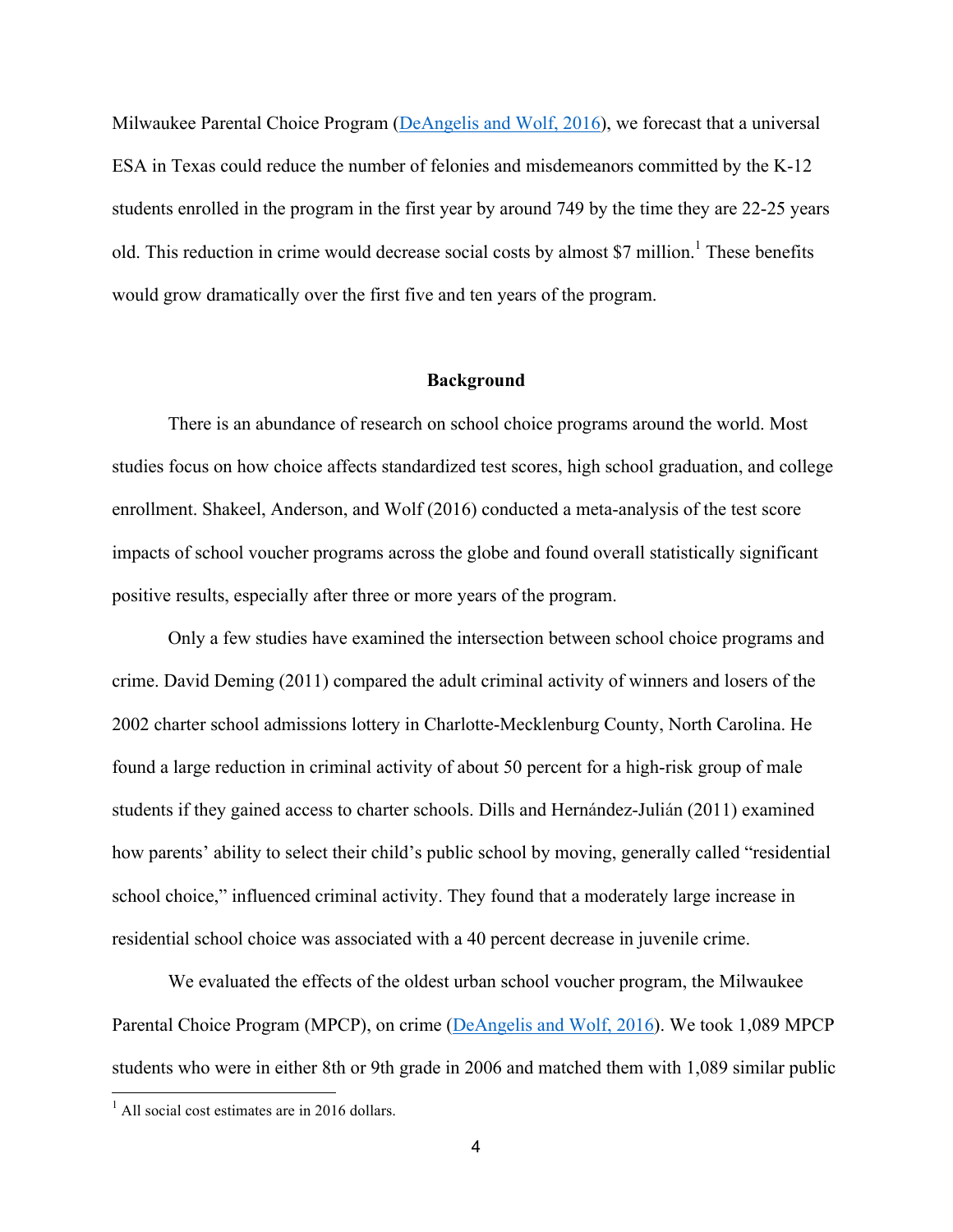school students. Each matched student was similar regarding grade, race, gender, English Language Learner status, baseline math and reading test scores, and neighborhood. The match on baseline test scores and neighborhood were especially important because students with similar achievement levels and who live in the same neighborhood tend to have similar propensities to commit crimes. Additionally, research has shown that this particular matching procedure is one of the best at replicating experimental results (Bifulco). We searched for each of the 2,178 students in a comprehensive Wisconsin state database of criminal records when they were around 22-25 years old and found that participation in the MPCP throughout high school was associated with a 79 percent reduction in the likelihood that a given student would commit any felonies and a 66 percent reduction in the likelihood that a student would commit any misdemeanors.

#### **Data and Methods**

We use our estimates of the crime reduction impact of the MPCP to determine the potential effect of an ESA program on the criminal activity of Texas students. It is reasonable to draw upon the Milwaukee school choice program effects in this case because, even though ESAs allow parents to choose to use their child's educational funds to purchase more than just private school tuition, most parents use ESAs to cover private school tuition, especially in the first years of such programs (Butcher and Burke, 2016).

The forecasted social benefit of launching a universal ESA program in Texas in the fall of 2017 due to the program's estimated crime reduction can be summarized as:

**Social Benefit** = *Public School Enrollment* \* *Program Participation Rate* \* *Consistent User Rate \* Crime Reduction Rate \* Average Cost of a Crime*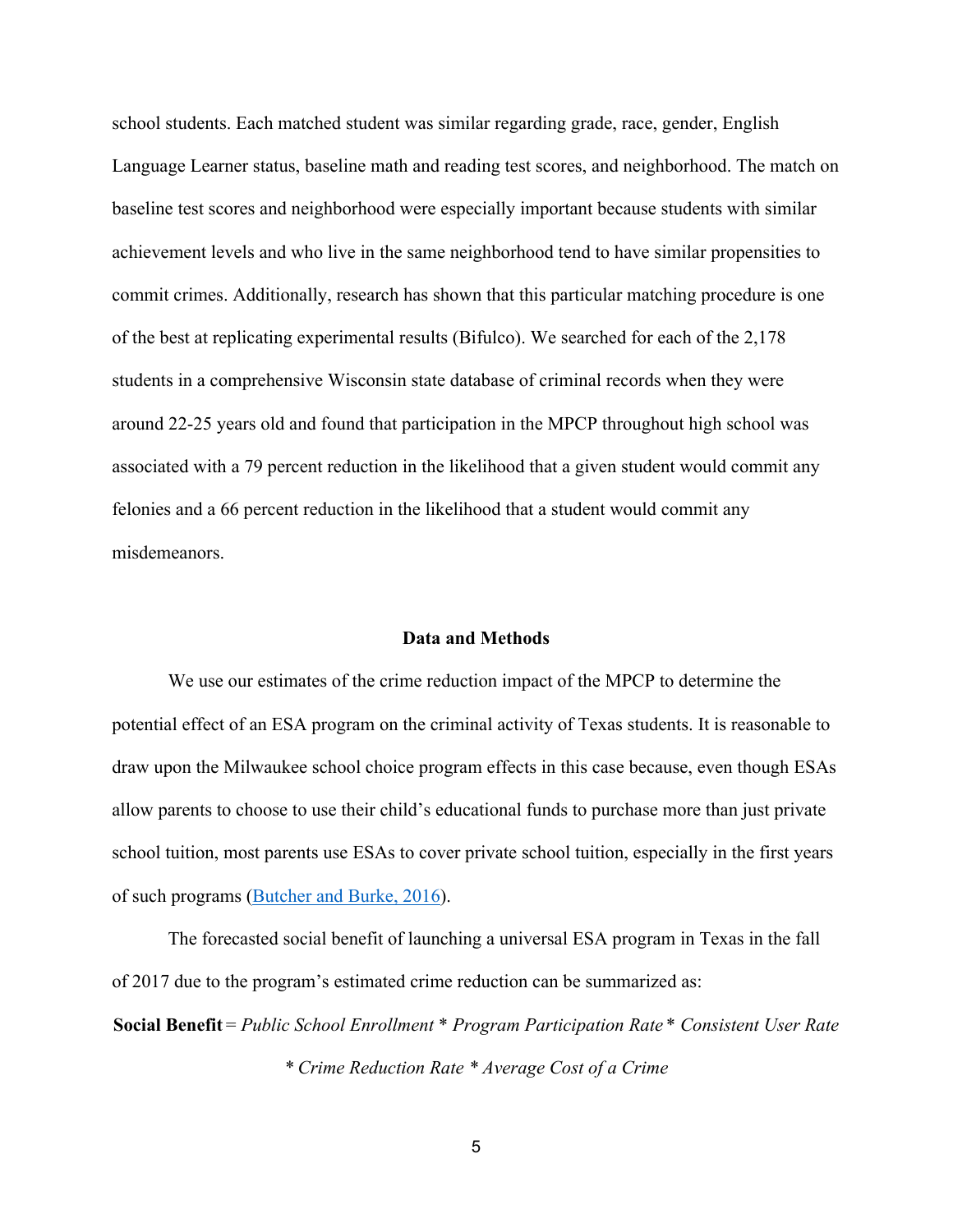*Public School Enrollment* is estimated for 2017-18 in Texas based on the U.S. Census Bureau's Digest of Education Statistics, table 203.20, and the assumption that the school age population will increase by 1 percent each year. *Program Participation Rate* is set at 5 percent of all students in the first year of the program (2017-18), doubling to 10 percent the second year and growing by 1 percentage point each subsequent year, as happened when the DC Opportunity Scholarship program was launched in 2004-5 and also when the Milwaukee program was expanded to religious schools in 1998-99 (Wolf et al., 2008; Wolf, 2012). *Consistent User Rate* represents the proportion of ESA participants who will remain in the program for four consecutive years and is set at 44 percent based on the Milwaukee Parental Choice Program (DeAngelis and Wolf, 2016). We assume that students who participate in the program for less than the full four years of high school experience no reduction in their likelihood of committing crimes in the future—a very conservative assumption.

*Crime Reduction Rate* is 3.44 percentage points (representing a 79 percent reduction) for felonies and 4.76 percentage points (representing a 66 percent reduction) for misdemeanors, again drawing upon the Milwaukee school choice crime reduction study (DeAngelis and Wolf, 2016). *Average Cost of a Crime* is set conservatively as \$20,000 for each prevented felony and \$1,700 for each prevented misdemeanor (McCollister, French, & Fang, 2010; Levine and Siegel, 2011). We estimate the social benefit of reductions in felonies and reductions in misdemeanors separately and then combine the two benefits into a total program social benefit. See the Appendix for additional details regarding our forecasting methodology.

#### **Results**

#### *Felony Reduction*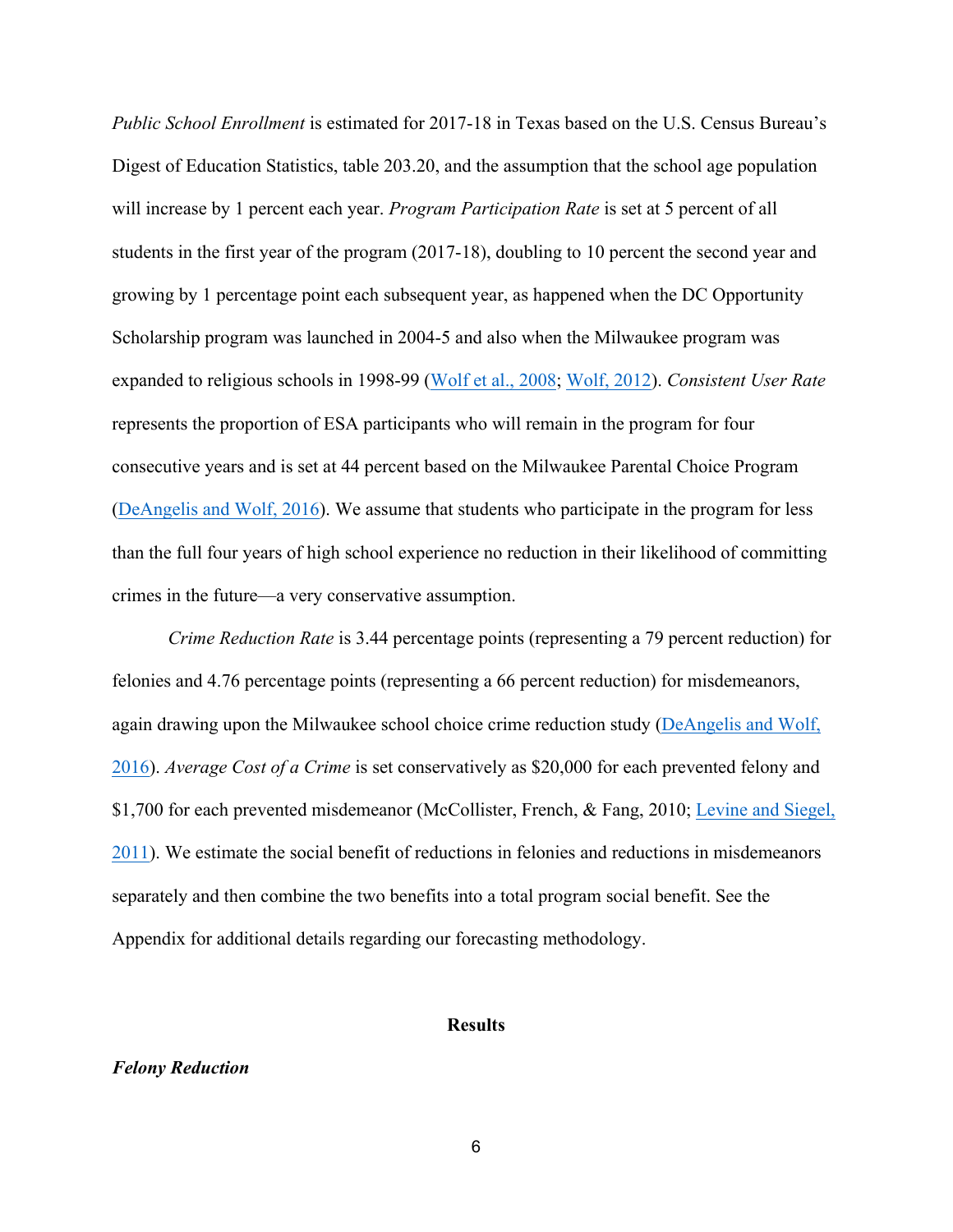Out of the 5,399,800 students projected to enroll in public schools in the fall of 2017, we assume that 5 percent will participate in the ESA program and that 44 percent of the participants will persist in it over four years. In other words, 118,796 participating students will persist throughout the program. If we assume that these persisting students are equally distributed across all K-12 levels, about 9,138 of them would be in 9th grade in the baseline year of 2017. These will be the first students able to get a full four-year high school experience in the program. After the first four years of the program, we assume that 9,138 of these students will exit as adults. These same students would not become 22 years old until 2025. Since 2025 is the first year that the first set of full dose students could benefit from the program, it is our first year of realized results.

Based on a 3.44 percentage point reduction in felonies committed, we estimate that 314 fewer felonies will be committed by the students who have persisted through the program and become at least 22 years old by the year  $2025.<sup>2</sup>$  By 2030, we estimate that 3,283 fewer felonies will be committed by the persisting students who have exited the program and become at least 22 years old. By 2035, we estimate that 8,682 fewer felonies will be committed by the students persisting through the program. These results, and their 95 percent confidence intervals, are presented in **Figure 1**.

Due to the reduction of 314 felonies committed by the first cohort of students who persist in the program throughout high school, costs to society would decrease by about \$6 million in 2025. By 2030 and 2035, social costs avoided through the decrease in participant criminal activity would cumulate to \$66 million and \$174 million, respectively. These results, and their 95 percent confidence intervals, can be found in **Figure 2**.

<sup>&</sup>lt;sup>2</sup> We looked up criminal records when the students were between 22 and 25 years old (DeAngelis and Wolf), so we do not know exactly when the crimes were committed. Since students would have committed these crimes sometime during the first seven years of their adulthood, we expect that our future estimates are the most accurate.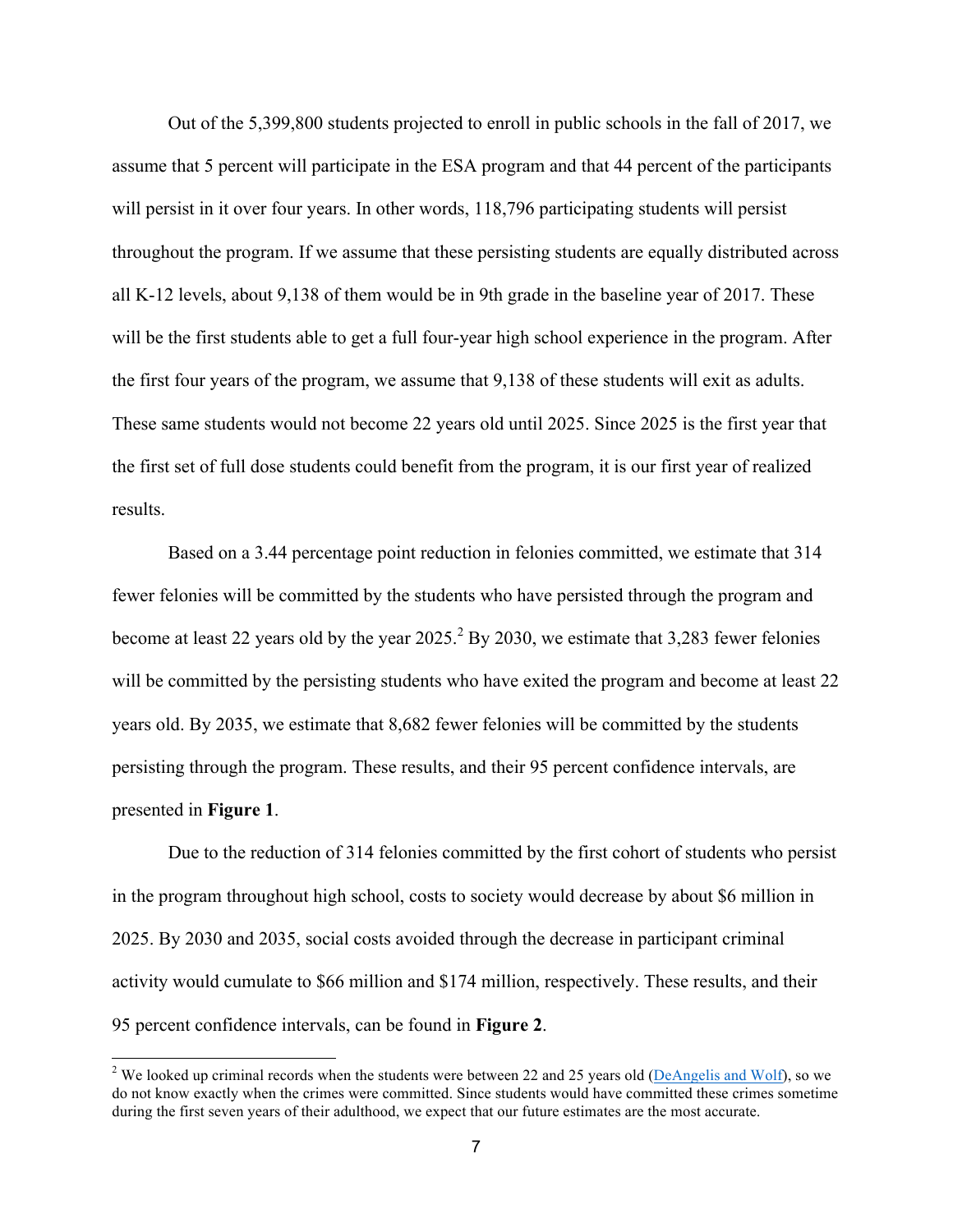

## *Misdemeanor Reduction*

Based on a 4.76 percentage point reduction in the number of misdemeanors committed by the first 9,138 students persisting in the program throughout high school, we estimate that the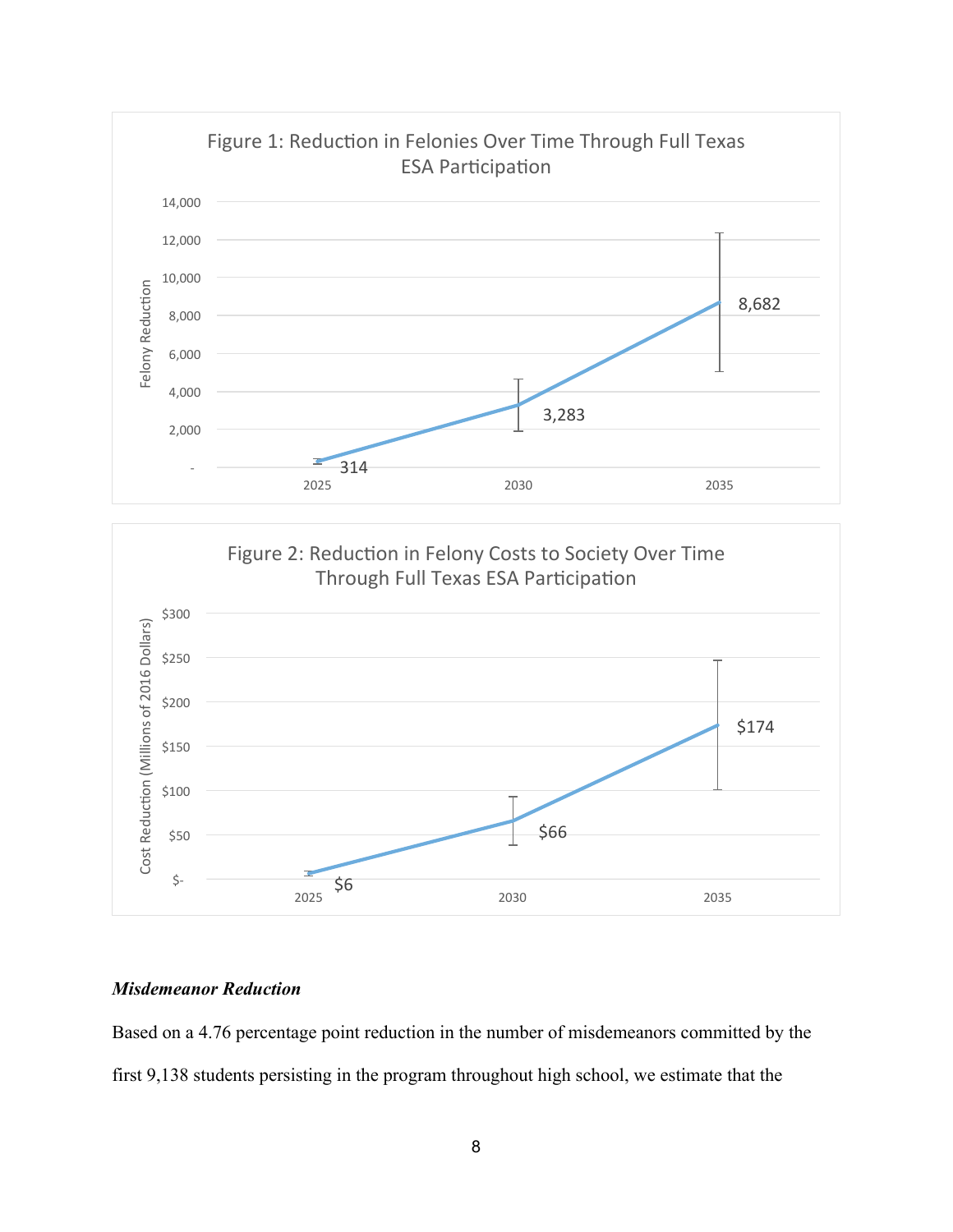number of misdemeanors will decrease by 435 by 2025. By 2030 and 2035, that number will cumulate to 4,542 and 12,014, respectively. These results, and their 95 percent confidence intervals, can be found in **Figure 3**.



If we assume that a misdemeanor costs \$1,700 to society, on average, a 6,126 reduction in the number of misd

emeanors committed by the first cohort of students will result in a social cost savings of about \$1 million by 2025. By 2030 and 2035, this cost savings will grow to \$8 million and \$20 million, respectively. These results, and their 95 percent confidence intervals, can be found in **Figure 4**.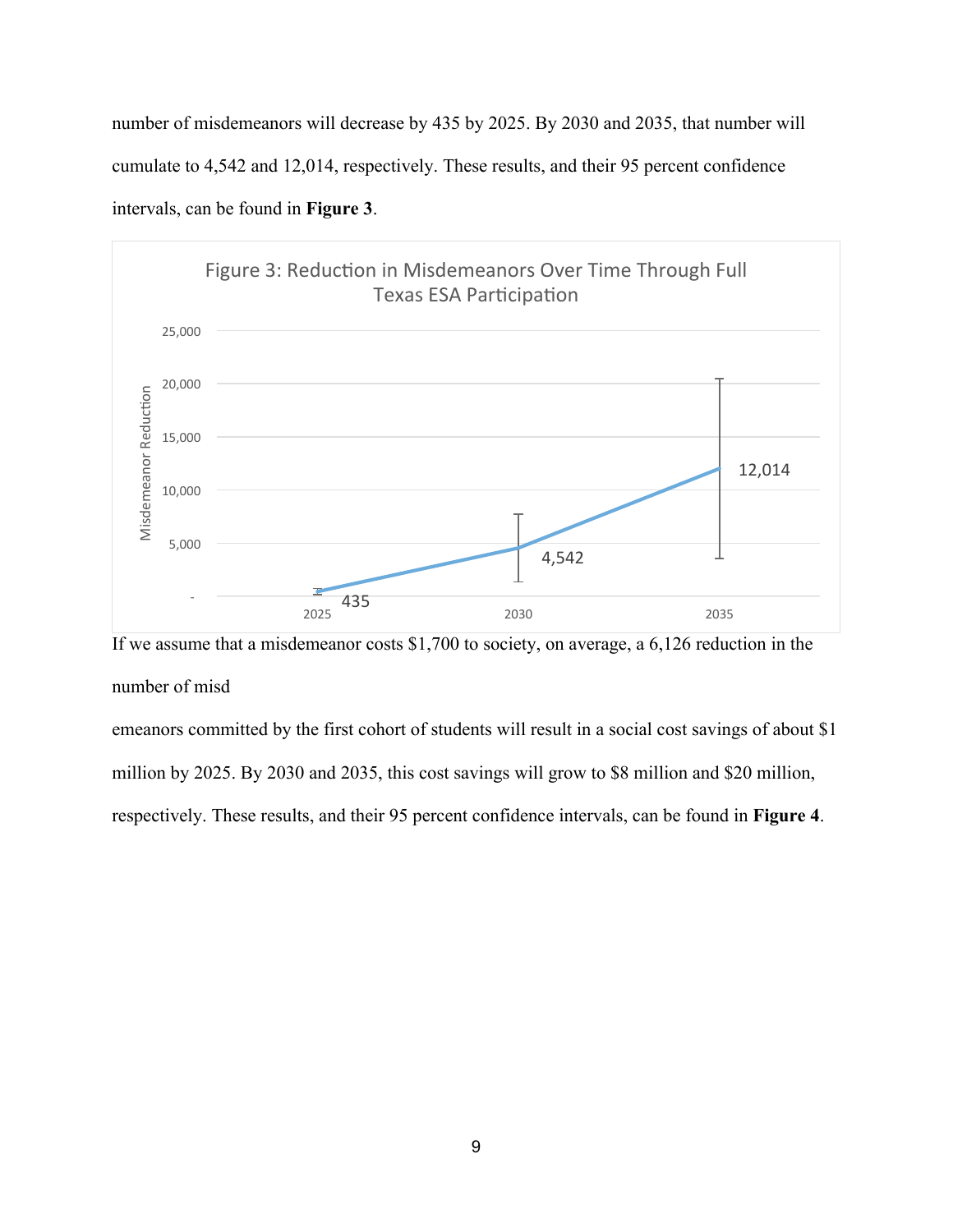

**Table 1: Projected Cumulative Social Benefits with ESA in Texas**

|                                                             | 2025    | 2030    | 2035    |
|-------------------------------------------------------------|---------|---------|---------|
| <b>Cumulative Persisting Participants</b>                   | 118,800 | 349,608 | 498,671 |
| $\Delta$ Felonies                                           | 314     | 3,283   | 8,682   |
| <b>Social Benefits from Reduced Felonies (Millions)</b>     | \$6     | \$66    | \$174   |
| <b>A Misdemeanors</b>                                       | 435     | 4,542   | 12,014  |
| <b>Social Benefits from Reduced Misdemeanors (Millions)</b> | \$1     | \$8     | \$20    |
| <b>A Felonies and Misdemeanors</b>                          | 749     | 7,825   | 20,696  |
| <b>Total Social Benefits (Millions)</b>                     | \$7     | \$74    | \$194   |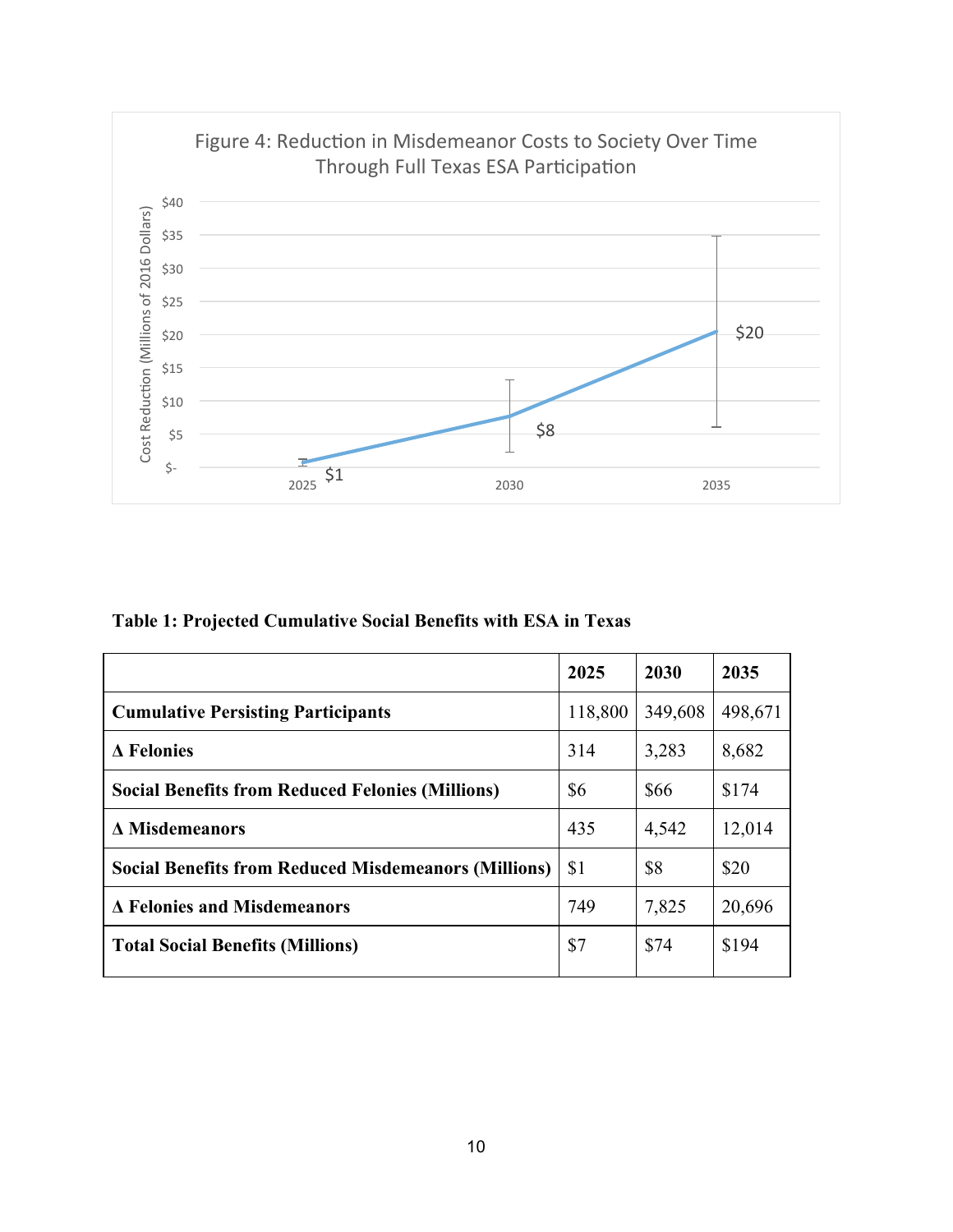## *Overall*

All of the previously discussed results can be found in Table 1. The first cohort of high school students to experience four years of a Texas universal ESA program would produce 749 fewer felonies and misdemeanors by the time they become 22 years old, resulting in about \$7 million in benefits to society by 2025. The cumulative social benefits would amount to \$74 million by the end of 2030 and \$194 million by the end of 2035.

**Table 2: Alternative Projected Cumulative Social Benefits with ESA in Texas**

|                                                             | 2025    | 2030    | 2035    |
|-------------------------------------------------------------|---------|---------|---------|
| <b>Cumulative Persisting Participants</b>                   | 118,800 | 360,103 | 529,080 |
| $\Delta$ Felonies                                           | 314     | 3,329   | 8,962   |
| <b>Social Benefits from Reduced Felonies (Millions)</b>     | \$9     | \$95    | \$255   |
| <b>A</b> Misdemeanors                                       | 435     | 4,607   | 12,401  |
| <b>Social Benefits from Reduced Misdemeanors (Millions)</b> | \$1     | \$8     | \$22    |
| Δ Felonies and Misdemeanors                                 | 749     | 7,936   | 21,364  |
| <b>Total Social Benefits (Millions)</b>                     | \$10    | \$103   | \$277   |
|                                                             |         |         |         |

## *Alternative Estimates*

The previously discussed results all rely on extremely conservative assumptions about the social costs of crimes and the enrollment growth rate. Table 2 illustrates our overall results which may rely on more realistic assumptions. To be more aligned with the previous literature, we assume the average cost of a felony to be \$28,500 and the average cost of a misdemeanor to be \$1,750. Additionally, we assume that the annual growth in school enrollment is equal to Texas' historical average of 1.6 percent.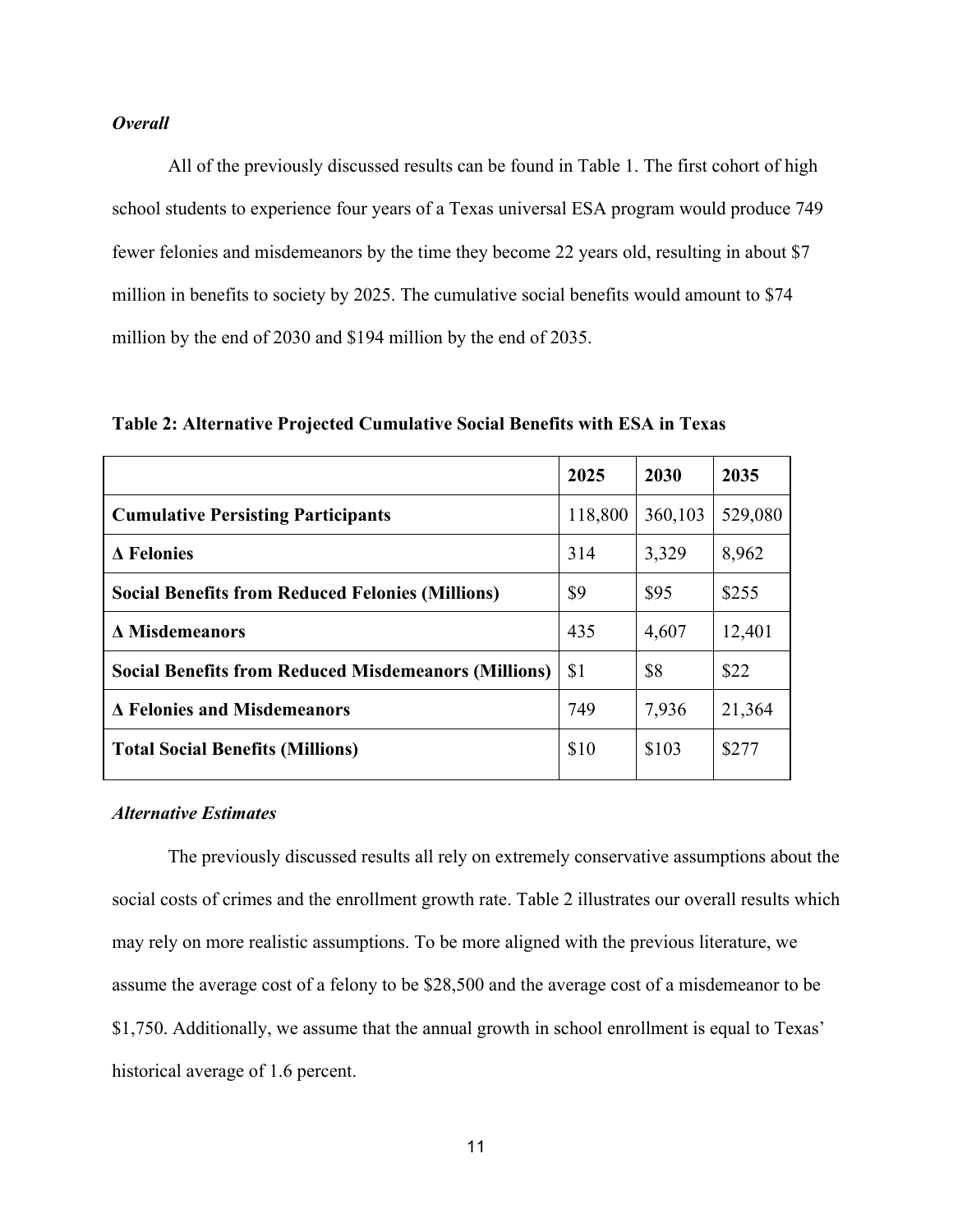The first cohort of high school students to experience four years of a Texas universal ESA program would produce 749 fewer felonies and misdemeanors by the time they become 22 years old, resulting in about \$10 million in benefits to society by 2025. The cumulative social benefits would amount to \$103 million by the end of 2030 and \$277 million by the end of 2035.

#### **Conclusions and Policy Recommendations**

Our results indicate that enacting a universally available Education Savings Account program in Texas could have large benefits tied to crime reduction. Like all policy forecasts, ours is based on some assumptions. We assume that the percentage point reductions in criminal activity that result from this program will mirror those found for the voucher program in Milwaukee. We also assume that the estimates for the social costs of criminal activity by McCollister, French, and Fang (2010) and Levine and Siegel (2011) are accurate. Although we see no reason to doubt these assumptions, we make several attempts to mitigate their impact. We report 95 percent confidence intervals of our results to provide a range of possible outcomes and use conservative estimates for several important variables. While the public school enrollment has been increasing by about 1.6 percent each year, we assume a growth rate of only 1 percent. Even though the program would be universal, we assume a slow growth rate in student participation each year. We also use a much lower estimate of the social cost of a felony than the literature suggests and assume that each criminal only commits a total of one crime.

Our best, conservative estimate is that the state of Texas would save \$194 million in social costs by 2035 due to the crime-reducing effects of a universal ESA program launched in 2017. As the saying goes, "crime doesn't pay," but preventing crime through school choice clearly would pay off for Texans.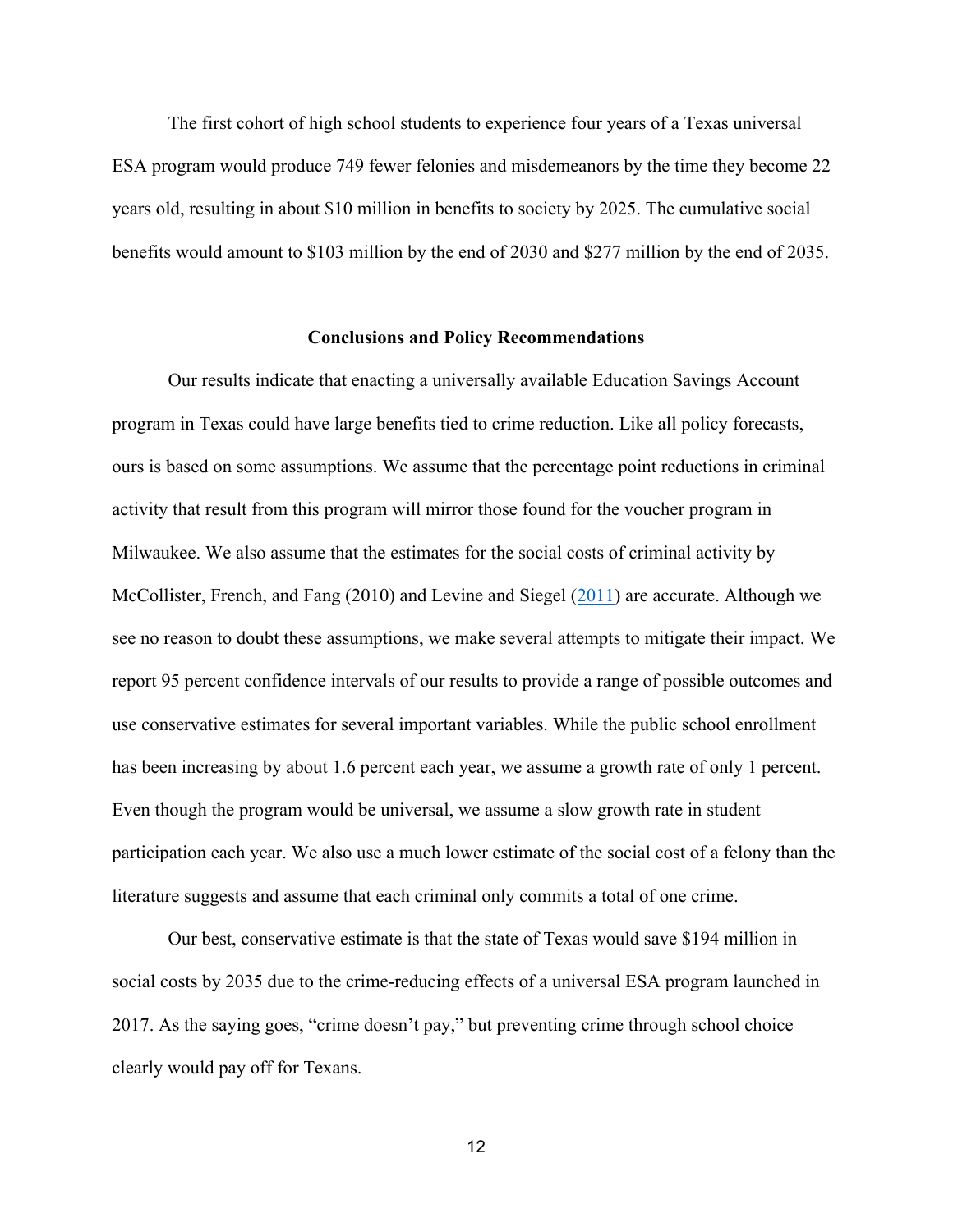## **About the Authors**

**Corey A. DeAngelis** is a Distinguished Doctoral Fellow in the Department of Education Reform at the University of Arkansas in Fayetteville. A native Texan, he earned Bachelor's and Master's degrees in Economics from the University of Texas at San Antonio, in both cases Summa Cum Laude. His research interest is in market-based reform of the education system.

**Dr. Patrick J. Wolf** is a Distinguished Professor of Education Policy and 21<sup>st</sup> Century Endowed Chair in School Choice at the University of Arkansas in Fayetteville. He mainly leads or assists with rigorous longitudinal evaluations of private school voucher programs. He received his Ph.D. in Political Science from Harvard University and previously taught at Columbia and Georgetown.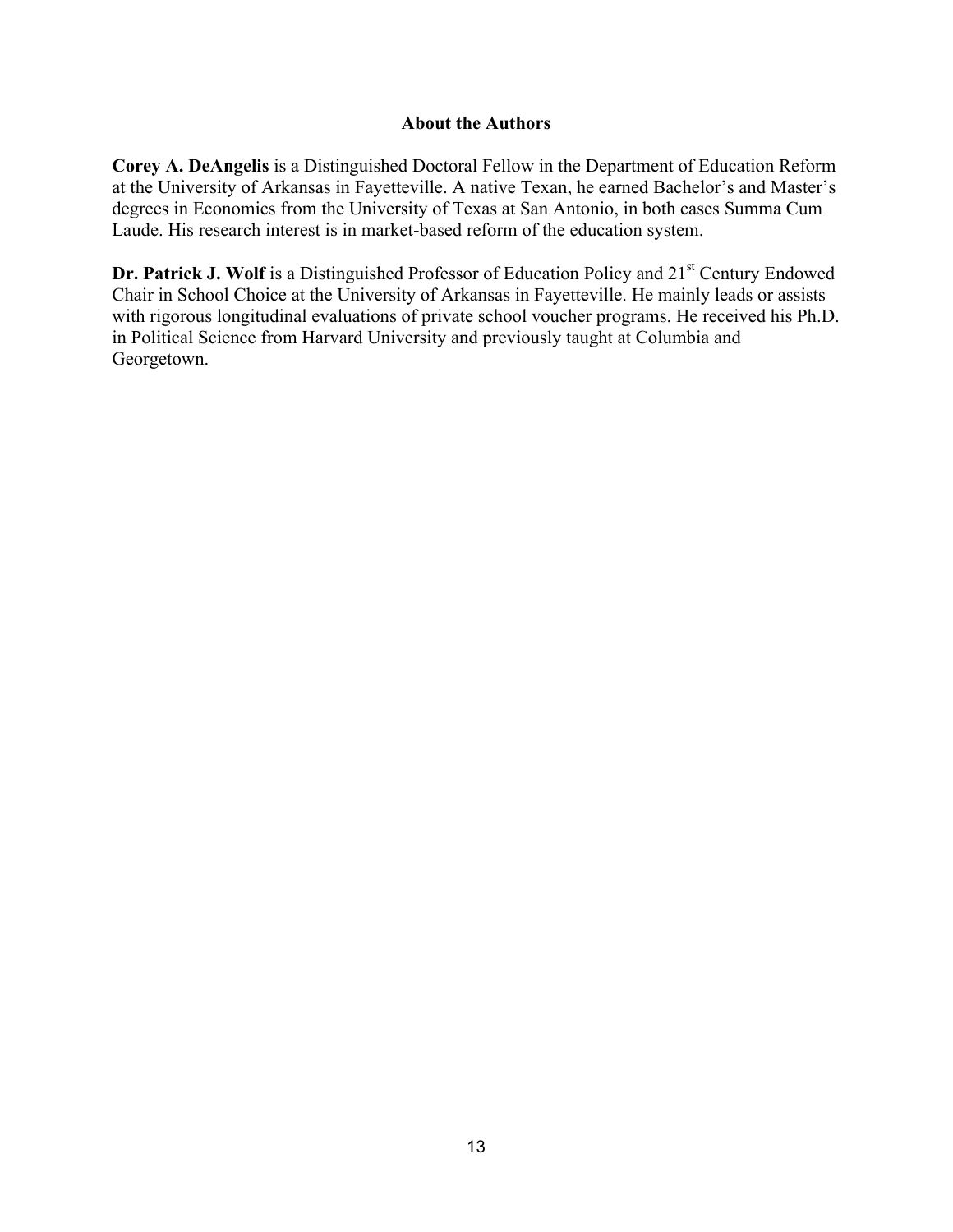#### **References**

- Bifulco, Robert. 2012. "Can Nonexperimental Estimates Replicate Estimates Based on Random Assignment in Evaluations of School Choice? A Within Study Comparison." *Journal of Policy Analysis and Management* 31(3): 729-751.
- Butcher, Jonathan, and Lindsey M. Burke. 2016. *The Education Debit Card II: What Arizona Parents Purchase with Education Savings Accounts*. Friedman Foundation for Educational Choice.
- Compare 50. 2015. "Property Crimes per 100,000 Inhabitants." Accessed August 2016.
- DeAngelis, Corey A., and Patrick J. Wolf. 2016. *The School Choice Voucher: A 'Get Out of Jail' Card?* Social Science Research Network.
- Deming, David J. 2011. "Better Schools, Less Crime?" *Quarterly Journal of Economics* 126(4): 2063-2115.
- Dills, Angela K., and Rey Hernández-Julián. 2011. "More Choice, Less Crime." *Education Finance and Policy* 6(2): 246-266.
- Grusendorf, Kent, and Nate Scherer. 2016. *How ESAs Can Keep Texas the Land of the Free and Home of the Brave*. Texas Public Policy Foundation.
- Levine, Harry G., and Loren Siegel. 2011. *\$75 Million a Year: The Cost of New York City's Marijuana Possession Arrests*. Drug Policy Alliance.
- McCollister, Kathryn. E., Michael T. French, and Hai Fang. 2010. "The Cost of Crime to Society: New Crime-specific Estimates for Policy and Program Evaluation." *Drug and Alcohol Dependence*, *108*(1), 98-109.
- McCullough, Jolie. 2016. "Texas Cities See Crime Rates Dropping." *Texas Tribune*, April 22.
- Huffines, Don, and John D. Colyandro. 2016. "Texas Should Create Education Savings Accounts for School Choice." *Dallas Morning News,* June 21.
- Shakeel, M. Danish, Kaitlin P. Anderson, and Patrick J. Wolf. 2016. *The Participant Effects of Private School Vouchers Across the Globe: A Meta-Analytic and Systematic Review*. Social Science Research Network.
- Wolf, Patrick J., Babette Gutmann, Michael Puma, Brian Kisida, Lou Rizzo, and Nada Eissa. 2008. *Evaluation of the DC Opportunity Scholarship Program: Impacts after Two Years*. U.S. Department of Education, Institute for Education Sciences, National Center for Education Evaluation and Regional Assistance.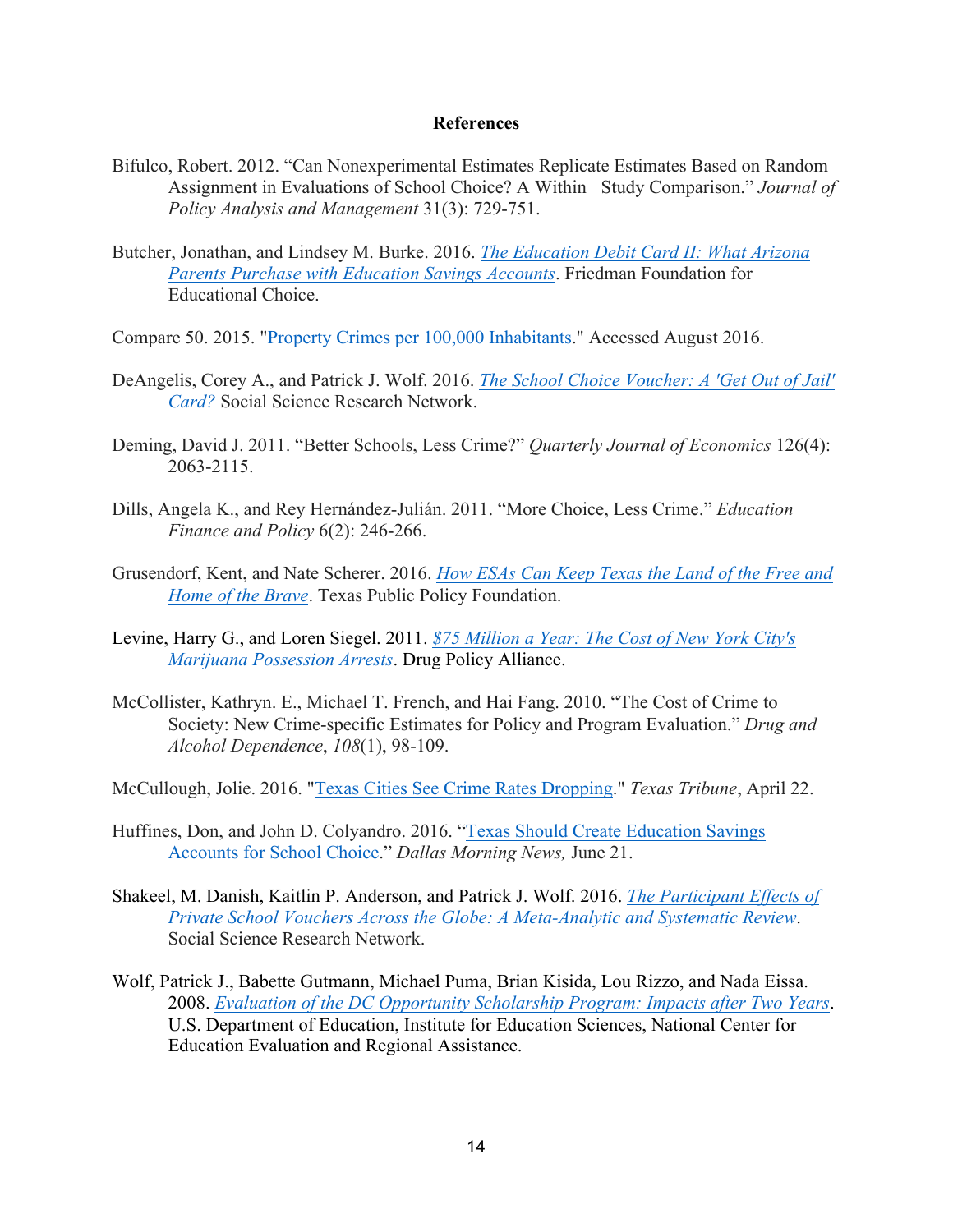Wolf. Patrick J. 2012. *The Comprehensive Longitudinal Evaluation of the Milwaukee Parental Choice Program: Summary of Final Reports*. School Choice Demonstration Project, University of Arkansas.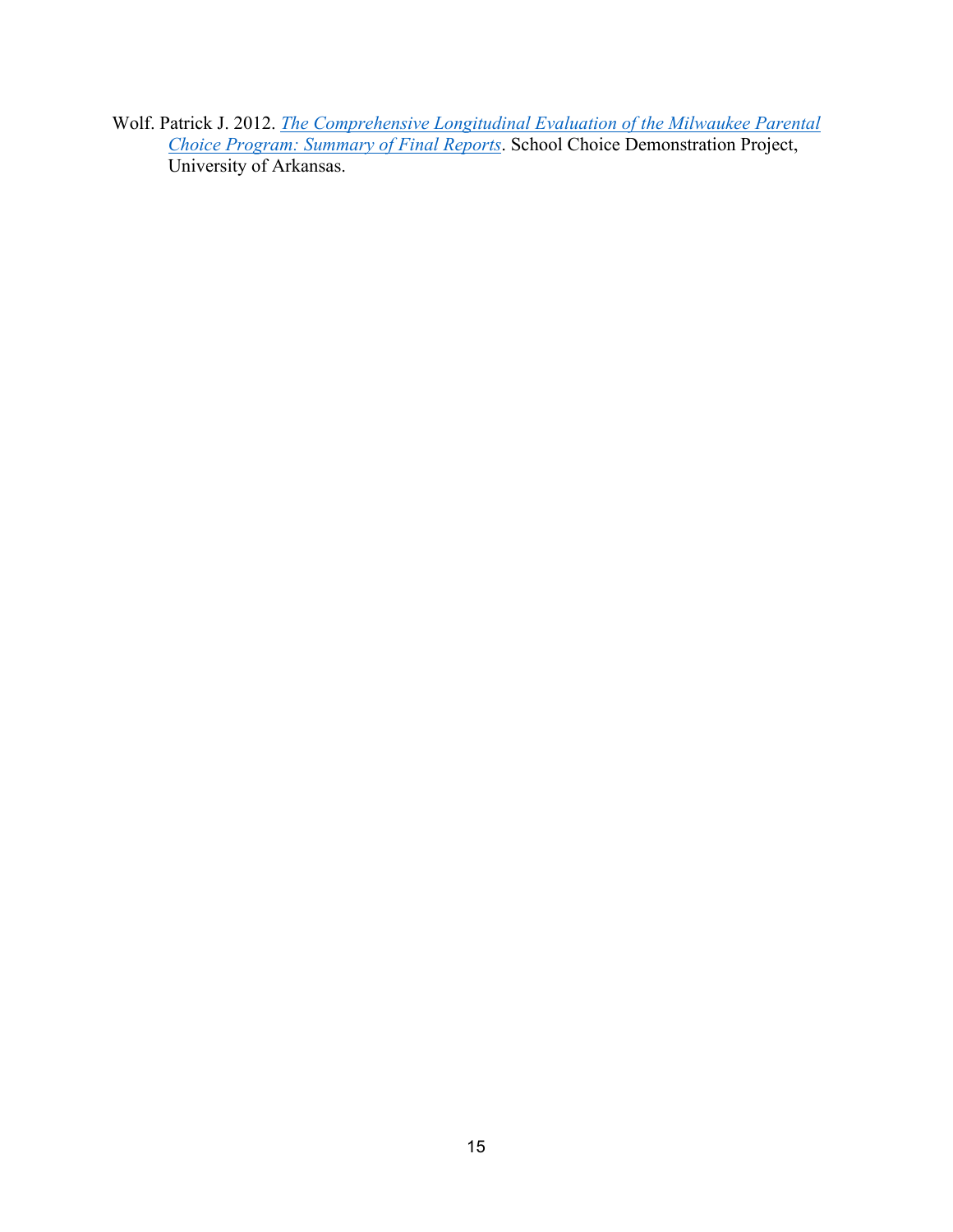#### **Appendix**

We use data from table 203.20 from the *Digest of Education Statistics* in order to estimate the current fall 2017 student enrollment in Texas.<sup>3</sup> We use a conservative student growth estimate of 1 percent per year to forecast elementary and secondary public school student enrollment in Texas from 2018 to 2027. Actual elementary and secondary public school student enrollment grew at a rate of 1.6 percent per year from the fall of 2008 to the fall of 2013.

To estimate the number of overall program participants in a given year, *i*, who will participate in the choice program throughout high school, we use the following formula:

#### *RelevantParticipants*i = *PublicEnroll*i\**ParticipationRate*i\*0.44

Where *PublicEnroll*<sup>i</sup> is the total number of students enrolled in public schools in Texas in year i and *ParticipationRate*i is the percent of public school students who choose to participate in the ESA program. We assume that 5 and 10 percent of public school students will participate in the program in years one and two, respectively. Both the DC Opportunity Scholarship Program and the Milwaukee Parental Choice Program experienced such participation rates when the DC program was launched in 2004-05 and when the Milwaukee program was expanded to include religious schools in 1998-99 (Wolf et al., 2008; Wolf, 2012). We assume a steady growth in the participation rate of one percentage point for each additional year of the program after year two.

Since the results of our prior study apply to the students who remained in the choice program throughout high school (44 percent of the students), we multiply the product of the first two variables by 44 percent. By doing this, we are making the conservative assumption that the other 56 percent of students who leave the choice program prior to graduation will experience no program effect on their propensity to commit crimes.

<sup>&</sup>lt;sup>3</sup> Institute of Education Statistics, National Center for Education Statistics. 2016. "Table 203.20. Enrollment in public elementary and secondary schools, by region, state, and jurisdiction: Selected years, fall 1990 through fall 2025." Accessed August 2016.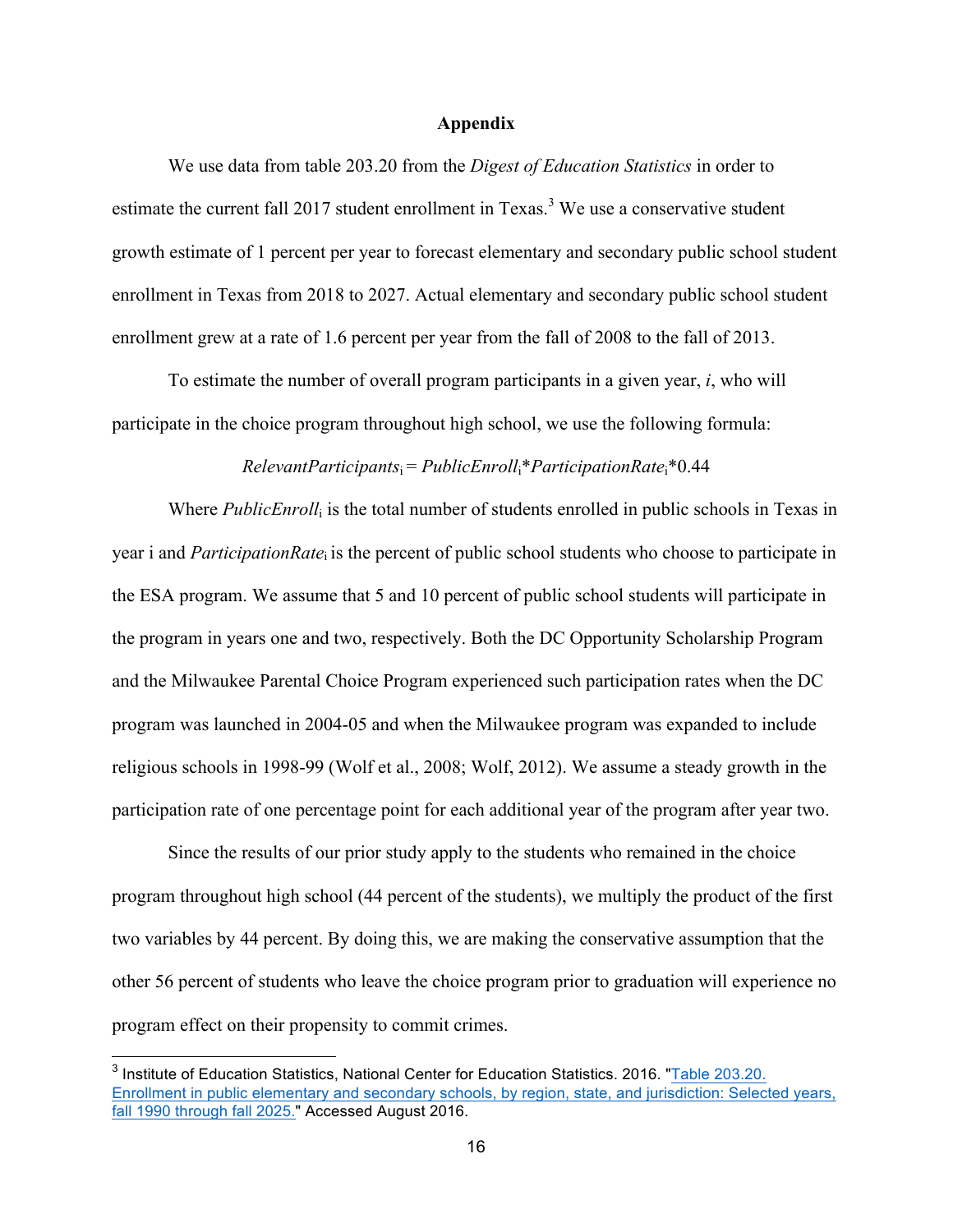To estimate the expected crime reduction from 2017 to a given time period, *i*, we use:

## *CrimeReduction*ij = *TotalPersist*\**CrimeChangej*

Where the outcome of interest, *CrimeReduction*, is the number of crimes reduced for all students who participated in the program continuously from the year 2017 to the future year, *i*, for a given type of crime, *j*. This reduction amount is calculated for felonies and misdemeanors separately in our analysis. The variable, *TotalPersist*, is the total number of students who persisted through the ESA program for at least four years and had turned at least 22 years old by year *i*. This allows us to report results for all of the persisting students who were previously enrolled in the program, who have exited the program as adults. The last variable, *CrimeChange*, is the percentage point reduction in the likelihood that a given student will commit a certain type of crime, *j*. Since we assume that the percentage point reductions in Texas will be equal to the reductions in Milwaukee, this variable takes on the value 3.44 percentage points (79 percent) for felonies and 4.76 percentage points (66 percent) for misdemeanors.

To estimate the reduction in social costs tied to the reduction in felonies and misdemeanors, we use the following formula:

#### *SocialCostReduction*ij = *CrimeReduction*i\**CrimeCostj*

Where the dependent variable of interest, *SocialCostReduction*, is the total reduction in social costs up until a given year, i, that are related to a given type of crime, *j*. *CrimeCost* is the monetary estimation of the average social cost of the two different types of crime, *j*.

We use the results from McCollister, French, and Fang (2010) in order to estimate the average social cost of a single felony in our sample. If we exclude their estimates for the top two harmful types of felonies (murder and sexual assault), the average felony is still estimated to be